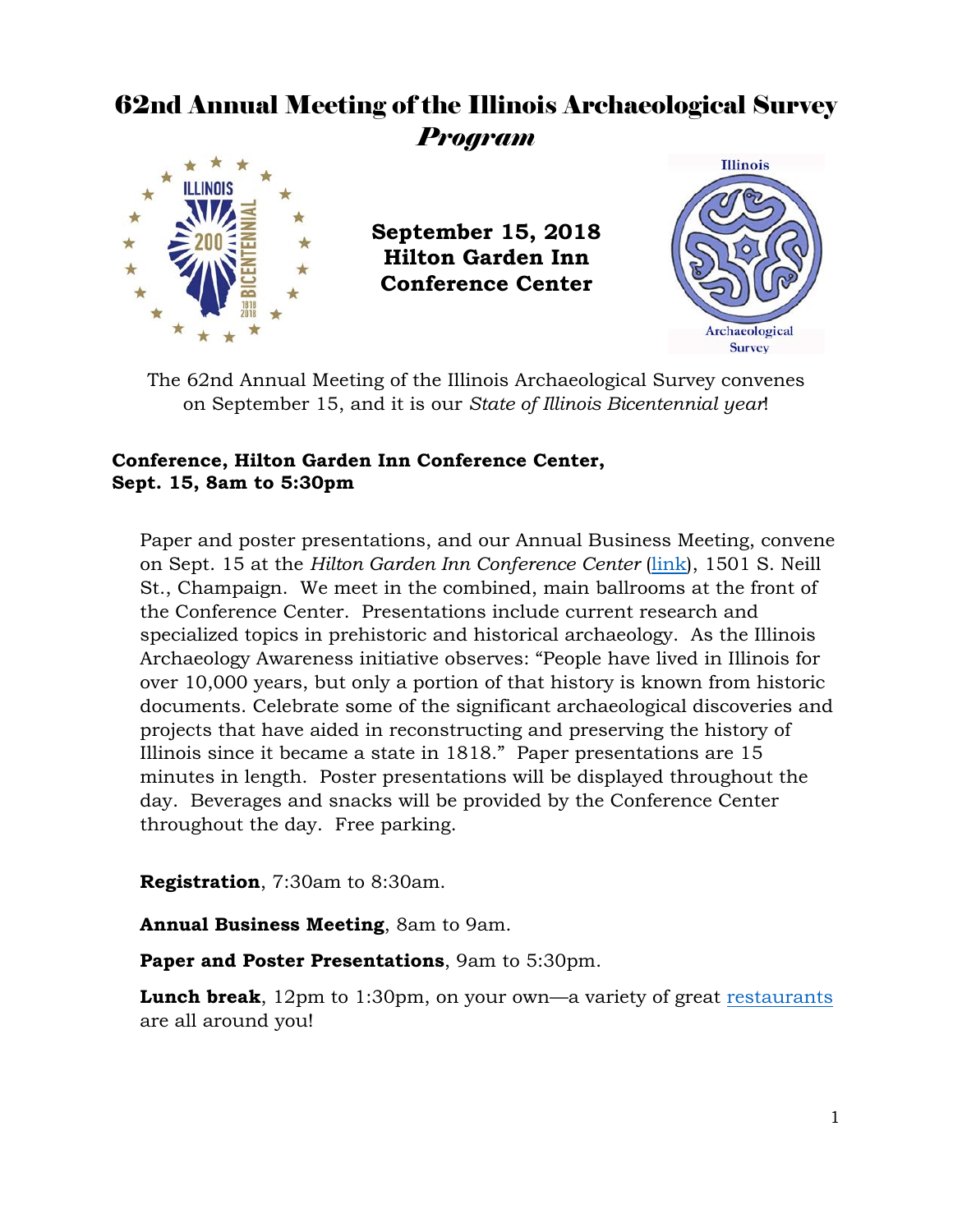# **Schedule of Presentations**

|                   | <b>Morning</b>                                                                |                                                                                                                                                                         |
|-------------------|-------------------------------------------------------------------------------|-------------------------------------------------------------------------------------------------------------------------------------------------------------------------|
| $7:30-$<br>8:00   | Registration                                                                  | You can also renew your IAS membership here<br>if you have not already done so.                                                                                         |
| $8:00-$<br>9:00   | <b>IAS Annual</b><br><b>Business Meeting</b>                                  |                                                                                                                                                                         |
|                   | <b>Presentations</b>                                                          |                                                                                                                                                                         |
| $9:00-$<br>9:15   | Mark J. Wagner                                                                | A Tale of Two Forts: 2018 SIUC Field School<br>Investigations at Ft. Kaskaskia                                                                                          |
| $9:15-$<br>9:30   | Brandon Nakashima                                                             | Salt and Slavery in Illinois                                                                                                                                            |
| $9:30-$<br>9:45   | Joseph H. Wheeler III                                                         | In the Land Before Lincoln                                                                                                                                              |
| $9:45-$<br>10:00  | Gerald A. McWorter and<br>Kate Williams-McWorter                              | New Philadelphia: Can America Be America<br>Again?                                                                                                                      |
| $10:00-$<br>10:15 | Joseph Galloy and<br>Miranda Yancey-Bailey                                    | Two Centuries of Freedom: Public Engagement<br>with Brooklyn, Illinois                                                                                                  |
| $10:15-$<br>10:30 | <b>Break</b>                                                                  | Beverages and morning snacks provided.                                                                                                                                  |
| $10:30-$<br>10:45 | Mary R. McCorvie,<br>Heather Carey, Mark J.<br>Wagner, and Kayeleigh<br>Sharp | Who Do You Think Traveled on the<br>Underground Railroad? Harriet Tubman,<br>Fredrick Douglass, and Jackie Robinson! The<br>Benefits of Public Outreach at Miller Grove |
| $10:45-$<br>11:00 | Rebecca S. Graff and<br>Lauren Zych                                           | Yearning for an Underground Railroad<br>Archaeology: Recent Archaeological Excavation<br>at the Gray-Cloud House, Chicago, Illinois                                     |
| $11:00-$<br>11:15 | Floyd Mansberger and<br>Christopher Stratton                                  | The Archaeology of Racial Hatred: The<br>Springfield Race Riot of August 1908                                                                                           |
| $11:15-$<br>11:30 | Emma Verstraete                                                               | "For Sale By All Druggists": Patent Medicine<br>and National Market Access in Springfield,<br>Illinois                                                                  |
| $11:30-$<br>12:00 | <b>IAS Awards</b>                                                             |                                                                                                                                                                         |
| 12:00-<br>1:30    | Lunch break<br>on your own                                                    | Enjoy the great restaurants of Champaign and<br>Urbana.                                                                                                                 |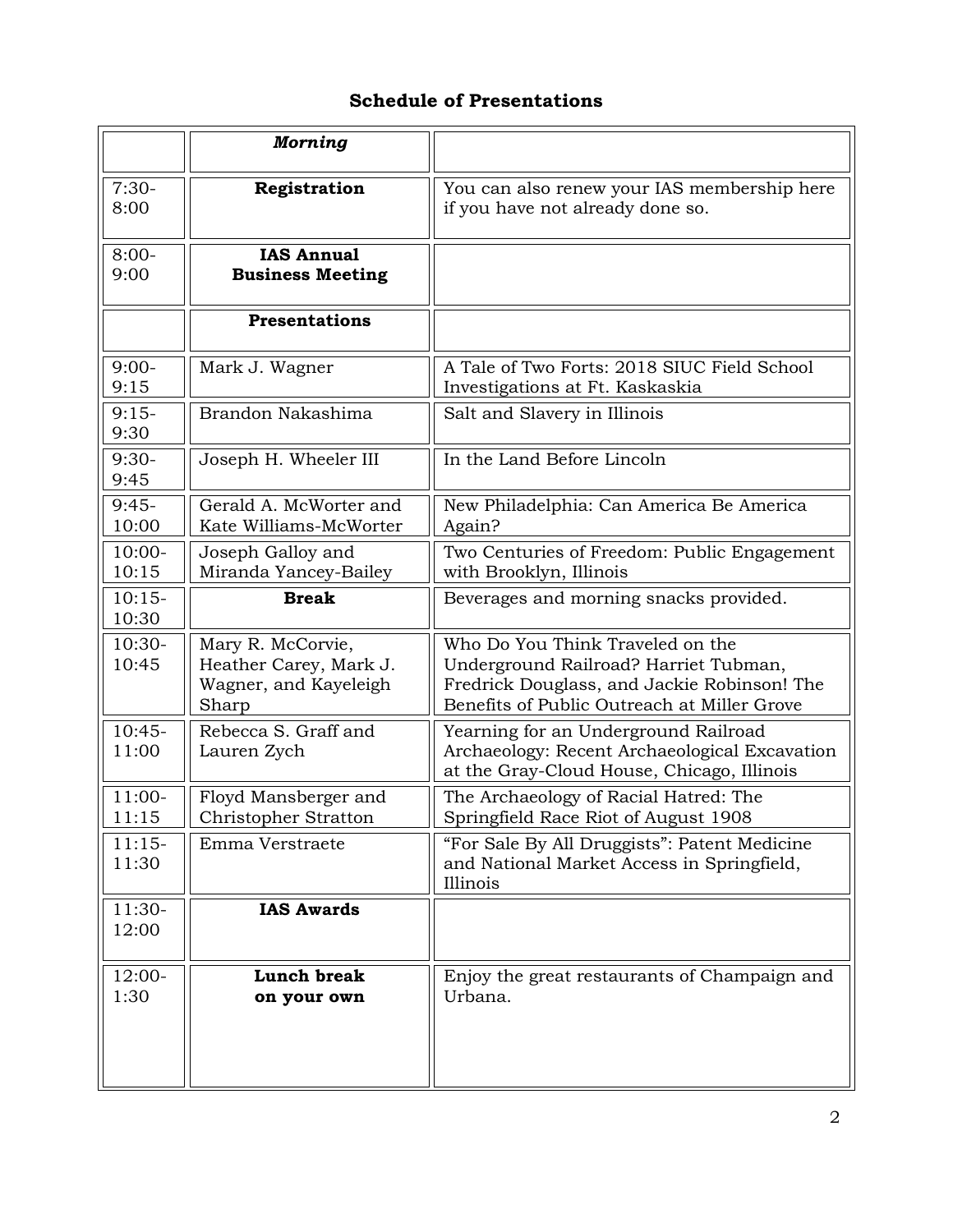|                 | Afternoon                                                                                |                                                                                                                                                                |
|-----------------|------------------------------------------------------------------------------------------|----------------------------------------------------------------------------------------------------------------------------------------------------------------|
| $1:30-$<br>1:45 | G. Logan Miller                                                                          | A Langford House from Noble-Wieting, McLean<br>County, Illinois                                                                                                |
| $1:45-$<br>2:00 | Rebecca M. Barzilai,<br>Susan M. Alt, Jeffery D.<br>Kruchten, and Timothy R.<br>Pauketat | Detecting Short-Term Mississippian Field<br>Houses: Flake Scatters, Sterile Fills, and Rain                                                                    |
| $2:00-$<br>2:15 | Lenville J. Stelle                                                                       | Midē'wiwin Pictography on Artery Lake of the<br>Bloodvein River System, Extreme Northwest<br>Ontario, Canada                                                   |
| $2:15-$<br>2:30 | Erin Riggs and Isabel<br>Scarborough                                                     | Engaging Students in Archaeology and<br>Heritage Preservation at the Community<br>College Level: Parkland's Approach                                           |
| $2:30-$<br>2:45 | B. Jacob Skousen, Wayne<br>R. Meyer, Jasmine<br>Holmes, and Rachel V.<br>Lawrence        | Recent Archaeological Investigations at Robert<br>Allerton Park, Piatt County, Illinois                                                                        |
| $2:45-$<br>3:00 | <b>Break</b>                                                                             | Beverages and afternoon snacks provided.                                                                                                                       |
| $3:00-$<br>3:15 | John E. Kelly, J. Grant<br>Stauffer, and Joy<br>Mersmann                                 | The Significance of Mound 109 in Early<br>Cahokia: A Summary of the 2017-18<br>Excavations                                                                     |
| $3:15-$<br>3:30 | J. Grant Stauffer                                                                        | Cahokia's Ramey Field in a Bicentennial<br>Perspective                                                                                                         |
| $3:30-$<br>3:45 | John Kelly                                                                               | Nelson Reed (1926-2018) and His Legacy at<br>Cahokia Mounds                                                                                                    |
| $3:45-$<br>4:00 | Donald L. Booth and<br>Robert G. McCullough                                              | Greater Mitchell: A Sprawling Mississippian<br>Complex                                                                                                         |
| $4:00-$<br>4:15 | <b>Break</b>                                                                             | Beverages and afternoon snacks provided.                                                                                                                       |
| $4:15-$<br>4:30 | Ryan M. Campbell, Justin<br>Shields, and Mark J.<br>Wagner                               | In Search of the Dispossessed: Efforts to<br>Identify the Jackson County Poor Farm<br>Cemetery                                                                 |
| $4:30-$<br>4:45 | Heather B. Carey and<br>Mary R. McCorvie                                                 | In the Shadow of the Furnace: Searching for<br>the Transformation of a Landscape                                                                               |
| $4:45-$<br>5:00 | Kevin Cupka Head                                                                         | Old Habits, New Rural: Revitalizing Farmstead<br>Archaeology                                                                                                   |
|                 | Posters throughout day                                                                   | And some more Q&A and discussion time<br>5:00-5:30                                                                                                             |
|                 | Justin Shields, Ryan<br>Campbell, and Mark J.<br>Wagner                                  | "It Was Just Like Burying Horses:" Archival<br>and Remote Sensing Investigations into the<br>Jackson County Poor Farm Cemetery on the<br>SIU Carbondale Campus |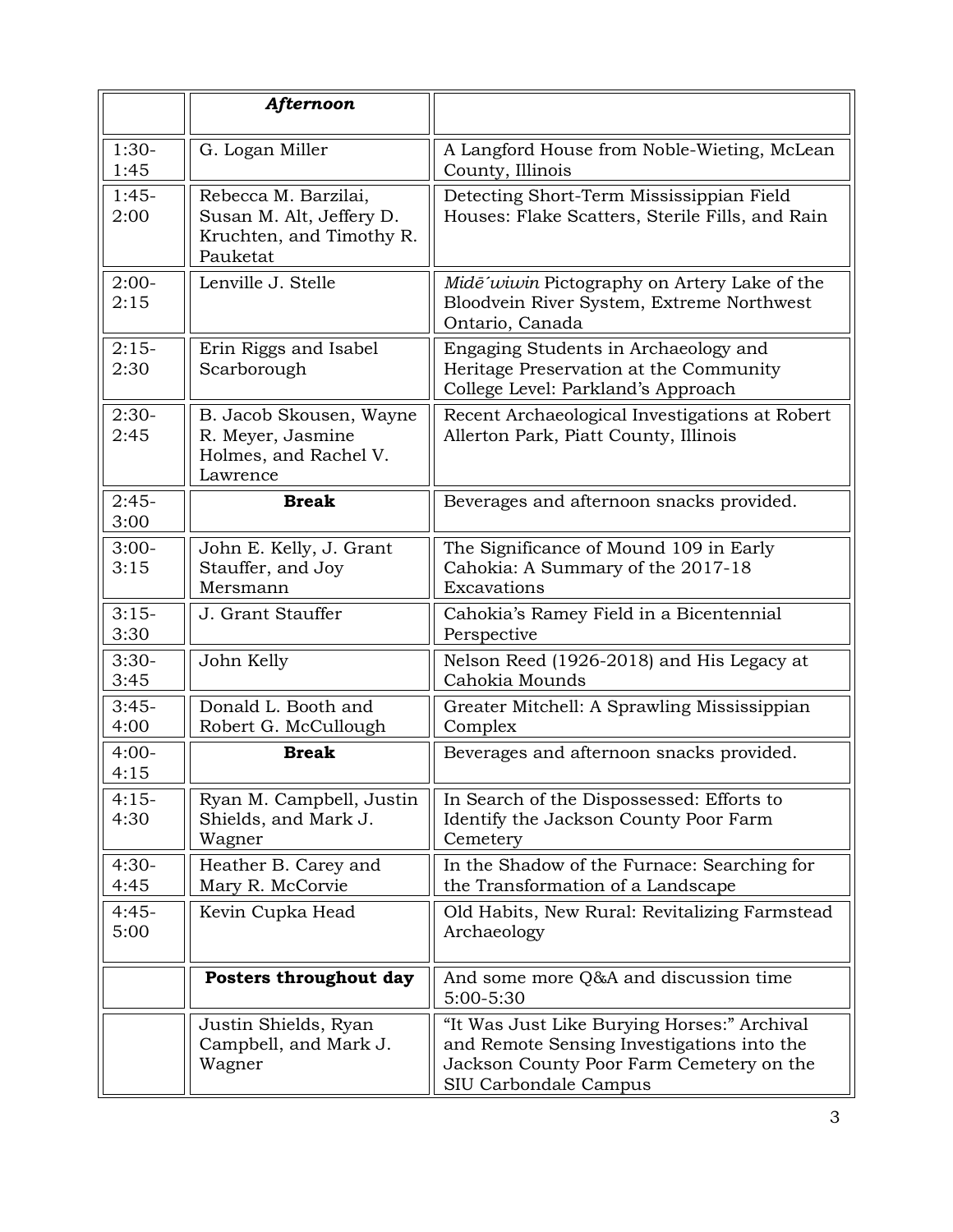| Illinois Archaeology<br>Awareness | The Illinois Bicentennial: 200 Years of<br>Discovering and Preserving Our History |
|-----------------------------------|-----------------------------------------------------------------------------------|
| Conference adjourns               | Enjoy your weekend in<br>Urbana-Champaign!                                        |

#### **Abstracts**

#### *Morning Session*

# *A Tale of Two Forts: 2018 SIUC Field School Investigations at Ft. Kaskaskia*

Mark J. Wagner (Center for Archaeological Investigations, Southern Illinois University) [9:00-9:15]

Ft. Kaskaskia in Randolph County has long been believed to have been a colonial French fort rebuilt by the US Army in the early 1800s. The 2017 SIUC field school discovered that there actually were two Ft. Kaskaskias, the wellknown French fort (11R326) and a previously unknown American fort (11R615)located approximately 100 m north of the French fort. The 2018 field school continued investigation of both sites through further remote sensing survey and hand dug units. Excavation of units inside and outside the mid-1700s French fort walls recovered artifacts associated with the French occupation as well as recovering architectural information regarding the French barracks. Further remote sensing and hand excavations at the 1803- 1807 American fort site (11R615) visited by the Lewis and Clark Expedition in 1803 succeeded in defining the eastern and western limits of the site through the identification of midden and road features associated with the fort. Finally, the recovery of additional military artifacts in 2018 including US Army uniform buttons and musket balls further strengthened the identification of site 11R615 as representing the American Ft. Kaskaskia that played a crucial role in the early stages of the Lewis and Clark Expedition to explore the American West.

# *Salt and Slavery in Illinois*

Brandon Nakashima (University of Illinois) [9:15-9:30]

This research employs historical and archaeological evidence to analyze how the salt industry and its usage of slavery had a cultural impact in Southern Illinois during the first half of the 19th century. As early as American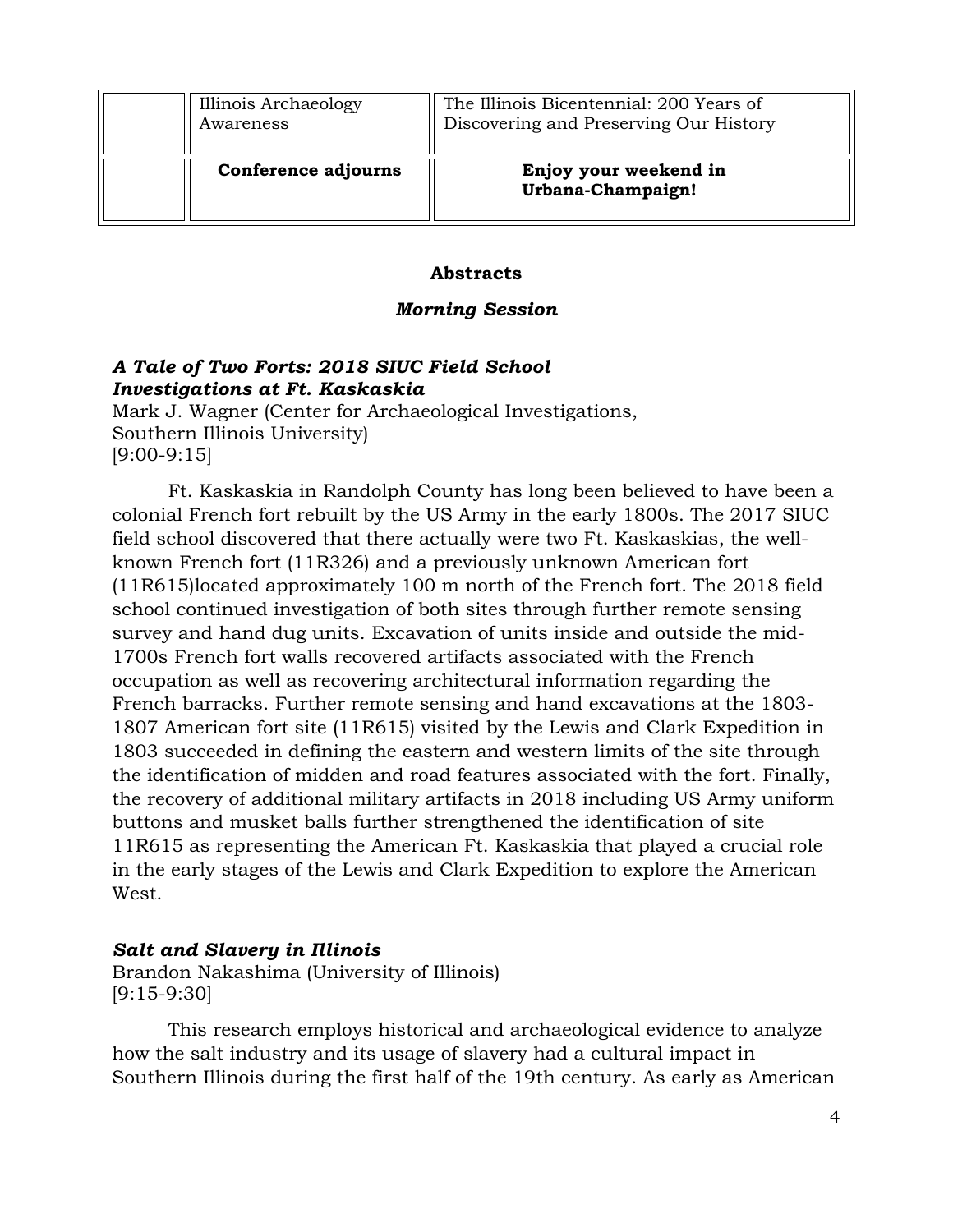settlement and even after statehood, conflict over pro-slavery and anti-slavery ideals stood out as a prominent issue that caused contention in Illinois. Enslaved workers were brought into Illinois to labor at the perilous salt works, which contributed heavily to the state's revenue. Research has been conducted to explain the political impacts of slavery and the salt works in Illinois, but the social and cultural aspects have received less attention. By using the archeological and historical information collected in field work in Southern Illinois this presentation explores how forced African-American laborers lived and what impacts they had on their environments and the people around them.

### *In the Land Before Lincoln*

Joseph H. Wheeler III (U.S. Forest Service, Midewin National Tallgrass Prairie) [9:30-9:45]

In conjunction with the 2018 Illinois Bicentennial, Midewin National Tallgrass Prairie undertook to answer the question, "What was going on in the local area at the time of statehood?" Despite research at the time of the Centennial (1918), the Sesquicentennial (1968), and an enormous amount of regional and local history and archaeology, there didn't seem to be a good answer. However the results of that research yielded an interesting portrait of a portion of the state that was on the cusp of transitioning from its long history of human occupation by Native Americans to what would result in a rapidly developed economic and social hub for Euro-Americans. Perhaps most surprising, some small vestiges from that period of transition in 1818 are still present. The presentation will examine the context of Native American inhabitants, French surnamed traders and trappers in the area, and the still visible legacy of the very first land surveys conducted two years after the 1816 Treaty of St. Louis.

# *New Philadelphia: Can America Be America Again?*

Gerald A. McWorter and Kate Williams-McWorter (University of Illinois) [9:45-10:00]

This presentation comes out at a time in the history of the United States that challenges everyone to rethink the history of the country and the experiment it has posed in its struggle for democracy. New Philadelphia is a small place with a big story, a glimpse of what might happen in this country if the racism and negation of the numerous patterns of unity across all ethnic communities were to be curtailed and eliminated. We have often said if New Philadelphia was possible, then maybe America is possible. We will discuss this community-initiated project, which recruited a wide collaboration of specialists for over ten years of archaeological and historical investigations into New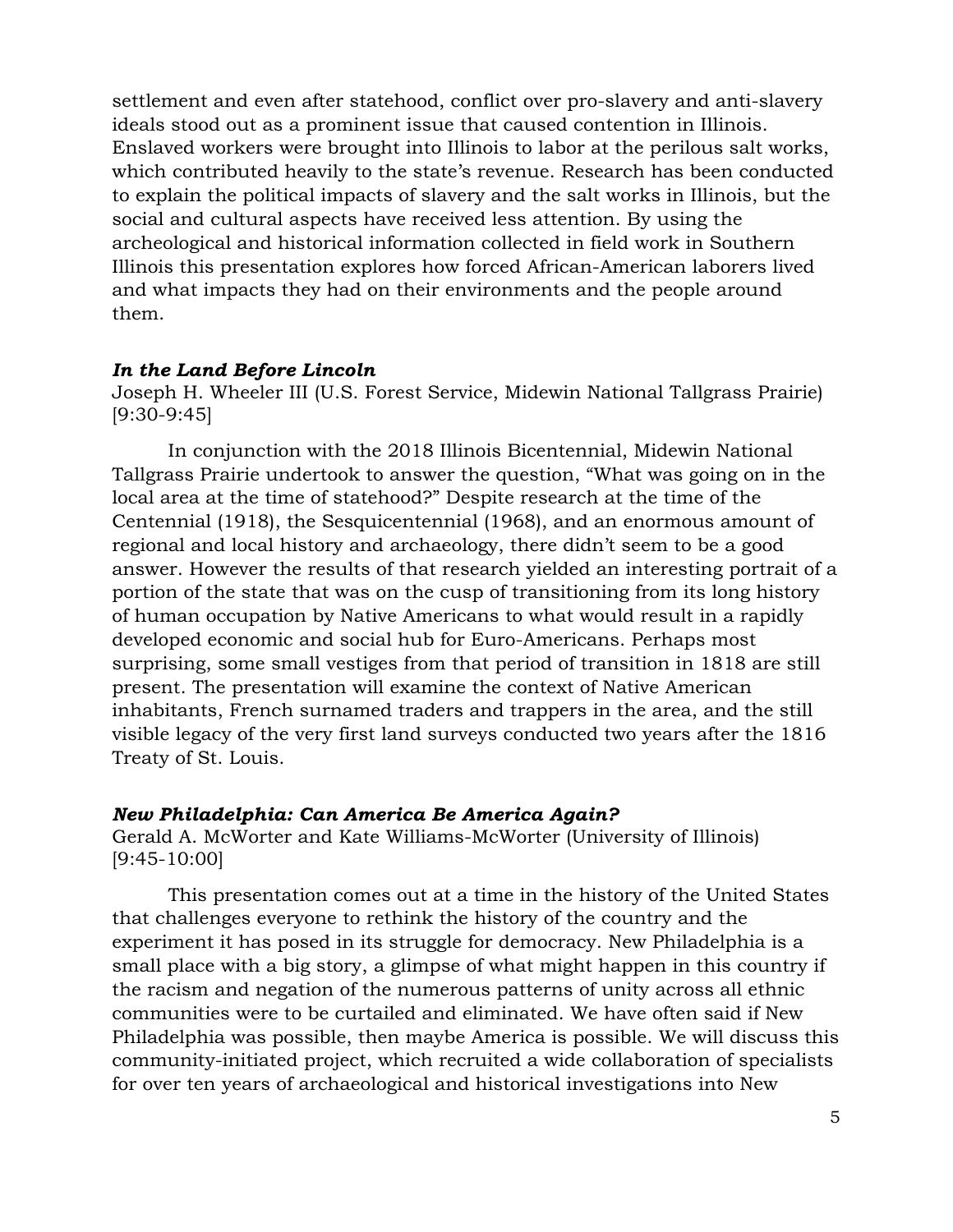Philadelphia's history, built environment, and material culture. We will also discuss questions of method in writing a new book (*New Philadelphia*) combining archaeology, community, and family. As Illinois became a state, Frank and Lucy McWorter purchased her freedom and that of her soon-to-beborn child. In time, they purchased freedom for Frank and 14 others out of slavery. The family accomplished this by hard work, good fortune, and their successful founding of New Philadelphia in 1836. The town soon became a multi-ethnic abolitionist village just 20 miles from the slave market of Hannibal.

*Two Centuries of Freedom: Public Engagement with Brooklyn, Illinois* Joseph M. Galloy and Miranda L. Yancey-Bailey (Illinois State Archaeological Survey) [10:00-10:15]

As Illinois celebrates its bicentennial year, one of its African American communities is quickly approaching its own. Brooklyn, Illinois is a small Mississippi River town near East St. Louis. According to oral tradition, fugitive slaves and free people of color began settling there around 1829. In the decades before the Civil War, Brooklyn grew as a biracial town. Afro-Brooklynites kept a watchful eye for fugitive slaves and helped them board the Underground Railroad. In the late nineteenth century, enfranchisement of African American men sparked decades of economic and cultural vitality as Brooklyn transformed into an all-Black town. However, the collapse of the local manufacturing industry shortly after the second world war marked the beginning of a long decline.

Since 2007, the Illinois State Archaeological Survey at the University of Illinois at Urbana-Champaign has partnered with Brooklyn's Historical Society in an ongoing effort to enhance the community's quality of life. This public engagement program seeks to revitalize Brooklyn using archaeology, history, and shared memories to create a sense of place and make its past relevant to current and future generations. This presentation outlines the results of this program, reflecting on (1) its effects on the community and University partners, (2) lessons learned, and (3) future goals.

### *Who Do You Think Traveled on the Underground Railroad? Harriet Tubman, Fredrick Douglass, and Jackie Robinson! The Benefits of Public Outreach at Miller Grove*

Mary R. McCorvie, Heather Carey (Shawnee National Forest), Mark J. Wagner and Kayeleigh Sharp (Southern Illinois University) [10:30-10:45]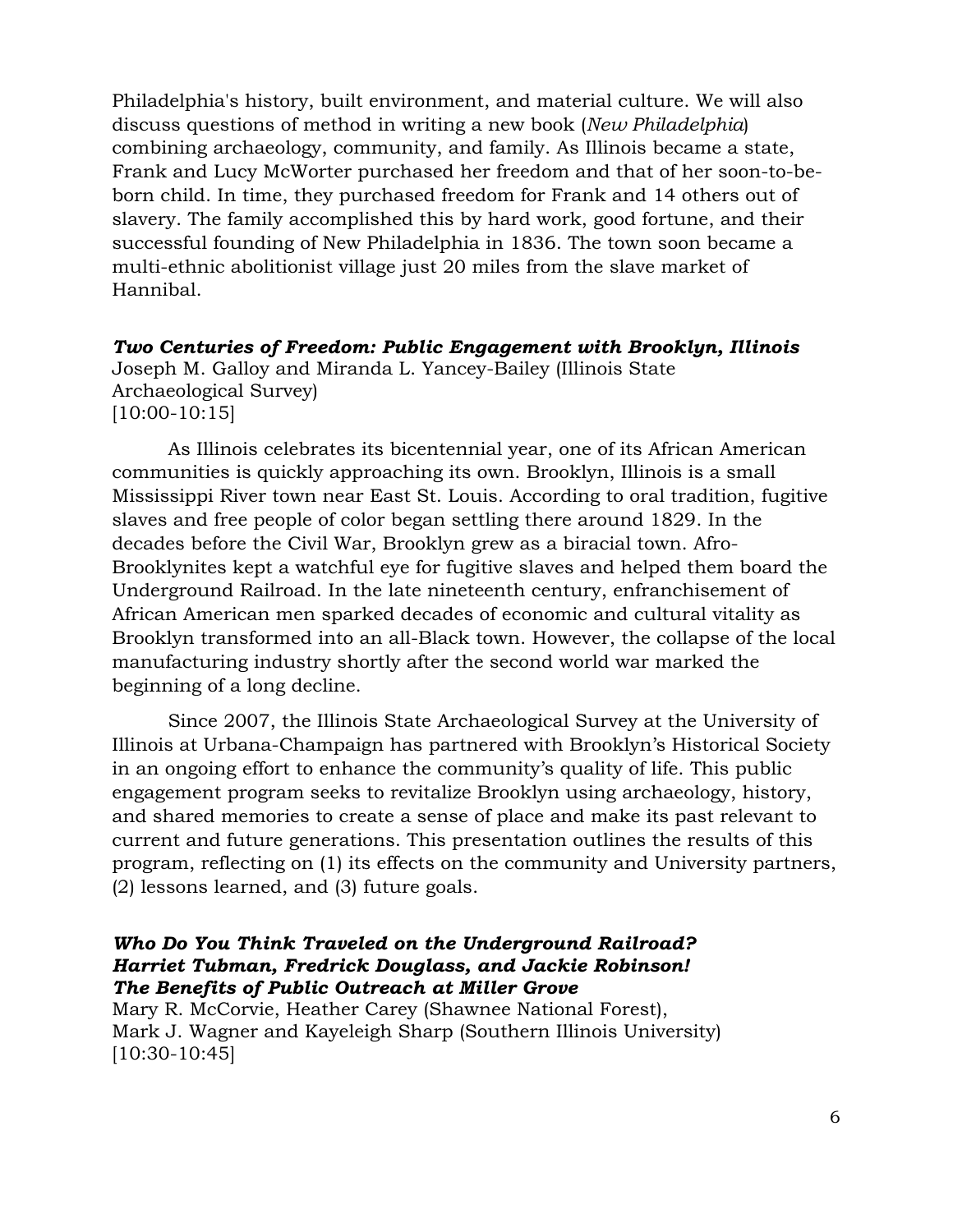The passage of the National Underground Railroad Network to Freedom Act of 1998 was a catalyst for research into African-American lifeways. On the Shawnee National Forest, this resulted in the archaeological investigation of number of freed slave African-American households. As significant as this work has been we suggest that there is a a greater value to archaeological research at such sites than simply that of the information we retrieve from the ground. As part of the investigation of the Miller Grove community, for example, this has taken the form of teaching people how archaeologists recover information regarding the past through public participation in the investigation of the remains of the community. Such involvement hopefully has the added bonus of raising awareness of the presence of black pioneers in the Midwest, especially those who decided to settle in southernmost Illinois. Telling the story of individual African-Americans or families—of how they escaped slavery, either through manumission like the people of Miller Grove or through flight like the travelers on the Underground Railroad who passed through Miller Grove on their journey north to freedom —is important in sparking interest in local history and creating a feeling of pride and of belonging for modern day descendants of these communities as well as the broader region of southern Illinois as a whole.

#### *Yearning for an Underground Railroad Archaeology: Recent Archaeological Excavation at the Gray-Cloud House, Chicago, Illinois*

Rebecca S. Graff (Lake Forest College) and Lauren Zych (University of Chicago) [10:45-11:00]

John Gray (1810-1889) and Phoebe Allen Gray (1809-1886) built their Italianate farmhouse in 1856. Originally situated outside Chicago in their "Grayland" subdivision, the Gray-Cloud House is now a private residence and part of Chicago's Old Irving Park neighborhood. Known for his vocal stand against slavery, John Gray was the first Republican Sheriff of Cook County (1858-1860). In the years after his death, a legend arose designating his former home a station on the Underground Railroad, and Gray as its operator. A brick-lined room next to the house's porch excited popular imagination, and the neighborhood lore about the property had been ongoing since at least the 1970s. Archaeological survey (2017) and excavation (2018) produced no definitive material signature for Underground Railroad activity—a common finding these purported sites of clandestine and secretive activity. Following recent historical archaeological research on Underground Railroad sites (cf. Delle 2008), this paper introduces the Gray-Cloud House Archaeological Project with a focus on the way that stories of the Underground Railroad—especially in archaeology—are a preferred narrative of uplift and resistance in America today.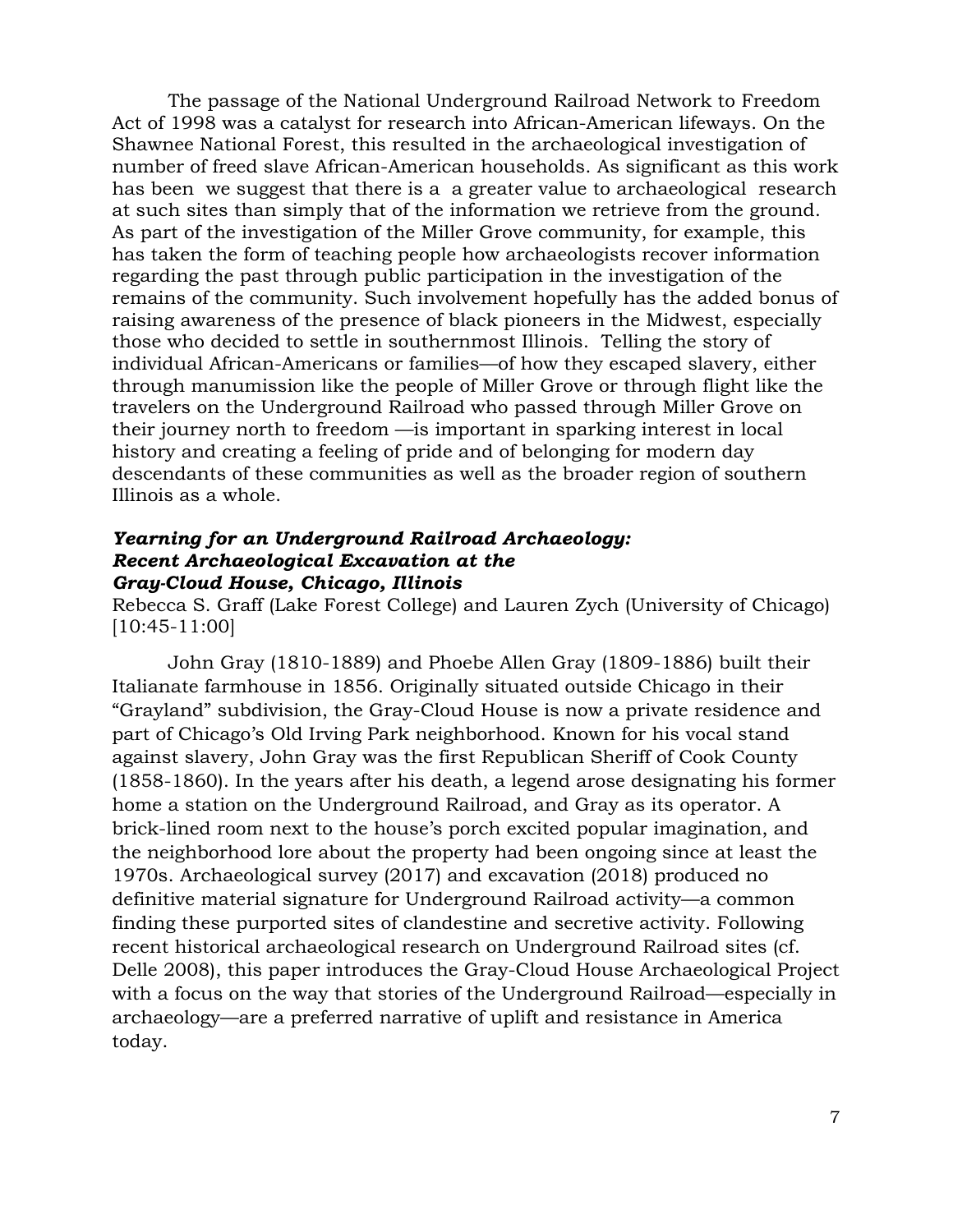#### *The Archaeology of Racial Hatred: Springfield, Illinois*

Floyd Mansberger and Christopher Stratton (Fever River Research) [11:00-11:15]

On the evening of August 14, 1908, racial tensions in Springfield ignited, in part due to the allegations of a white woman (which were later recanted), that she had been assaulted by a black man. After the man's arrest, a large, vengeful crowd gathered at the Sangamon County Jail demanding "justice." Fearing trouble, the sheriff had secretly whisked the prisoner out of the jail and to the safety of a nearby town. Hearing such, the crowd erupted into violence resulting in two days of rioting, which ultimately resulted in the lynching of two black men, the destruction of many downtown businesses and homes, and the death of five white men from injuries sustained during the event. One residential neighborhood in particular—referred to by the contemporary Press as the "Badlands"—was the locale where much of the violence occurred at the hands of the mob. With quick action by the authorities, the State Militia was mobilized, crowds were dispersed, and order was again returned to the streets of Springfield. Soon after this horrific weekend of violence, and incensed by the fact that this event had taken place in the hometown of the Great Emancipator Abraham Lincoln, a prominent group of social reformers came together in February 1909 and formed the National Association for the Advancement of Colored People (NAACP).

Today, little-to-nothing is present on the landscape to indicate the horrific events that transpired that hot August weekend in 1908. Subsequent urban renewal has removed almost every indication of the residential neighborhood which received the brunt of the mob violence that summer. Except for an occasional historical marker, little is present to remind us of the people that lived—and died—in that neighborhood that weekend. Although little physical evidence of this event can be seen first-hand on today's landscape, archaeological investigations conducted for the City of Springfield ahead of planned rail improvements through downtown Springfield resulted in the discovery of the well-preserved foundations of five mid-nineteenth century houses located in a row along North Tenth Street—all of which had been destroyed by fire during the August 1908 Springfield Race Riot.

### *"For Sale By All Druggists": Patent Medicine and National Market Access In Springfield, Illinois* Emma Verstraete (University of Illinois)

[11:15-11:30]

Examination of available products via newspaper ads and store records combined with data found in the archaeological record provide insight into how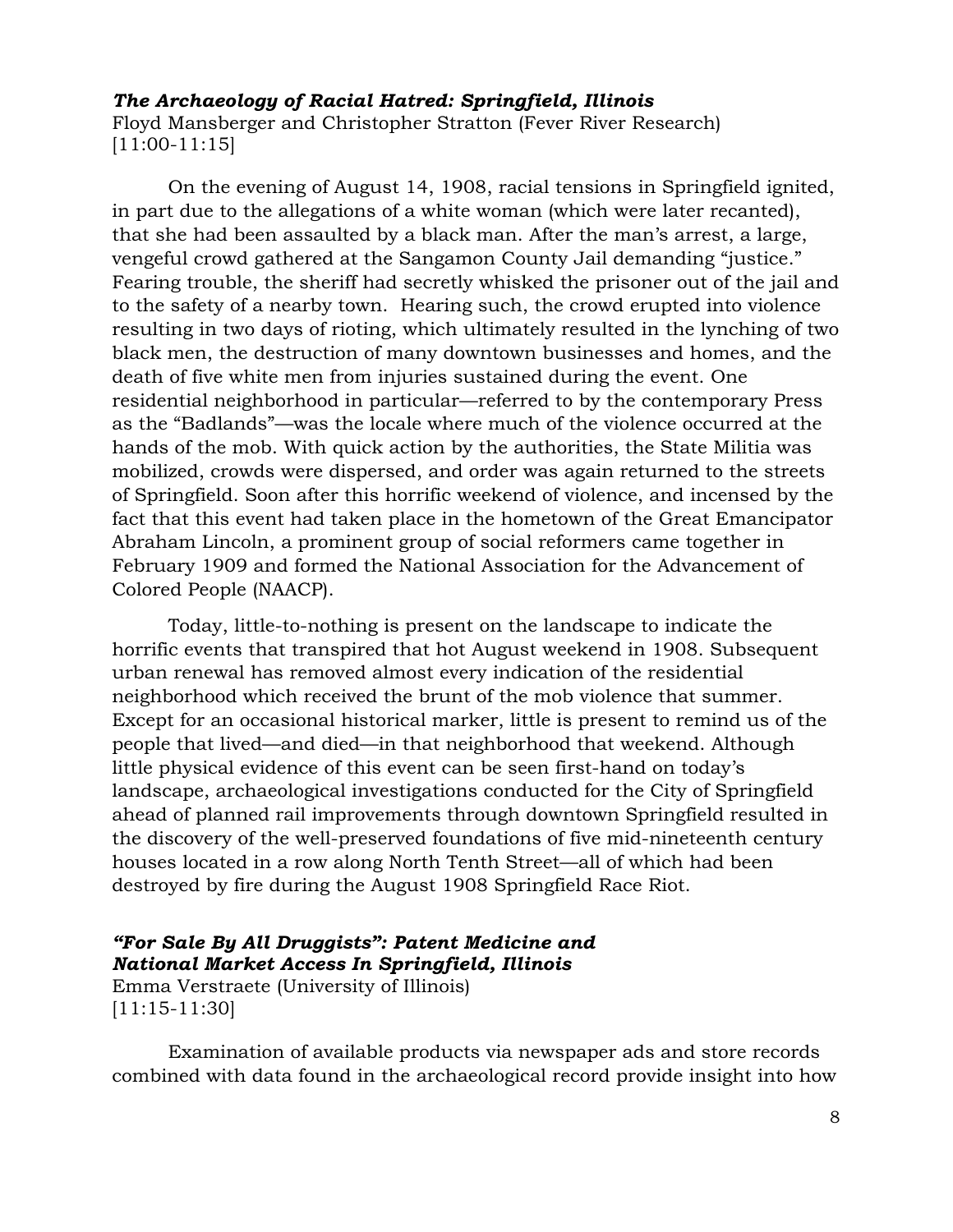individuals and communities kept pace with national and global trends in medicine and advertising. Decades of archaeological investigation in Springfield, Illinois by Fever River Research reveal a rich dataset that provides diverse community insight. Using a commodity access model from Adams et al. 2001, the goal of this case study is to apply the model to the Springfield, Illinois data and examine the accuracy of modern researchers' ideas about the impact of market access on consumer choice. The combination of archaeological artifacts and archival data form a compelling landscape of a community that took advantage of unprecedented access in medicine and commodities during the rise of America's Gilded Age. In contrast to the original results of the commodity model, the results of the analysis indicated that the expansion of trade networks and interaction spheres might not have been key factors in consumer choice. Rather, social structures on a local level between neighborhoods, competing stores, and the consumer become more important in areas with diverse product access.

#### *Afternoon Session*

#### *A Langford House from Noble-Wieting, McLean County, Illinois*

G. Logan Miller (Illinois State University) [1:30-1:45]

This presentation provides an overview of recent fieldwork at the Noble-Wieting village in McLean County, Illinois. Noble-Wieting is a nearly six acre mound and village site on a terrace north of the Kickapoo Creek, far from the Langford geographic 'core' of the upper Illinois River. Geophysical survey by the Illinois State Archaeological Survey revealed the central mound within a circular plaza, ringed by around three dozen structures along with hundreds of pits, largely concentrated along the perimeter of the site. Excavations in the northern portion of the site revealed two partially superimposed wall trench structures. Excavations in 2017 focused on the front half (i.e., closest to the plaza) of the structure, revealing an entry ramp at a gap in the wall trenches and preliminary evidence that the rebuild resulted in a larger house. Excavations in 2018, along the back half of the house, confirmed the structure rebuild sequence, revealed that the rebuild utilized one of the original wall trenches, and shed additional light on unique architectural elements represented in this example of Langford architecture.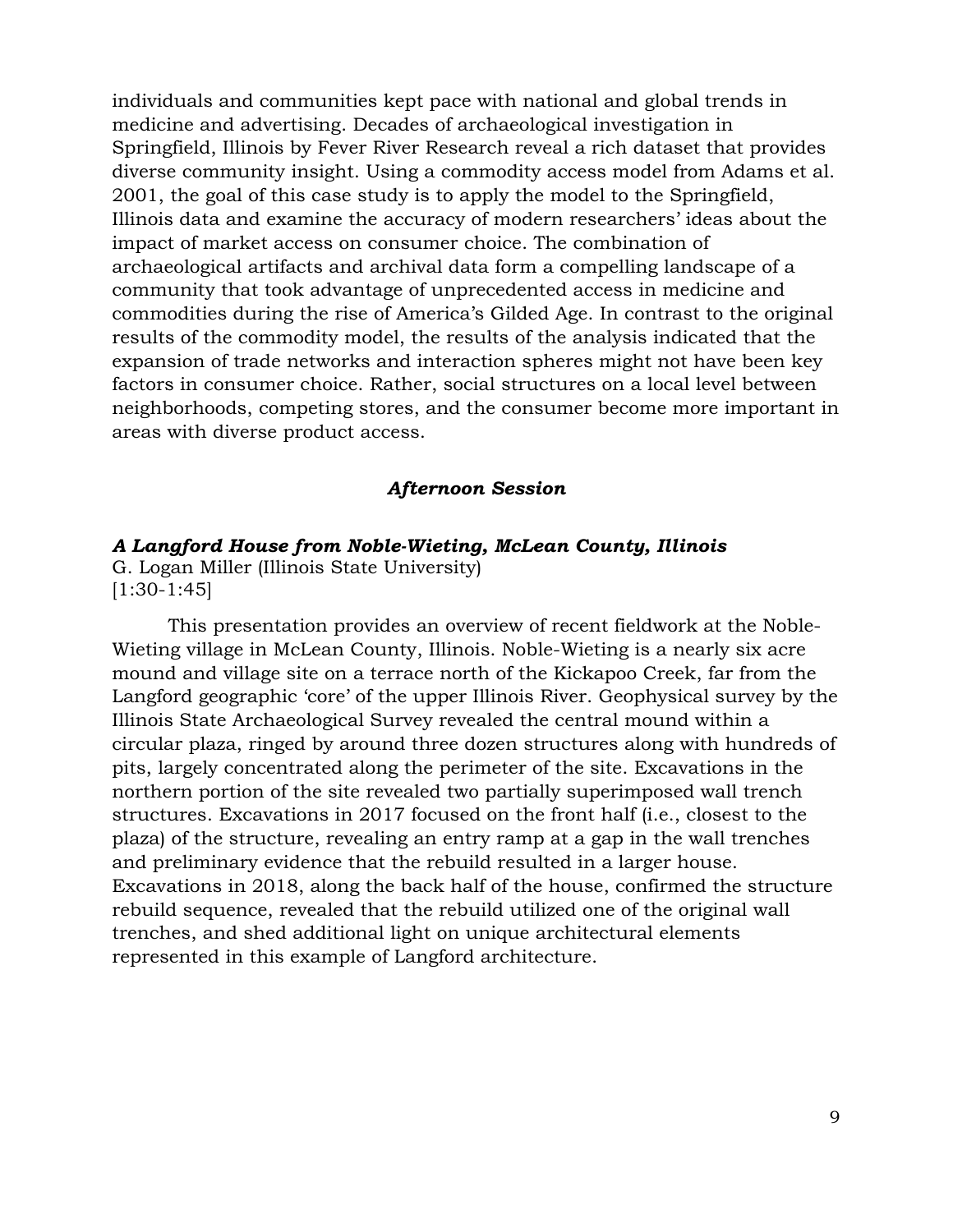#### *Detecting Short-Term Mississippian Field Houses: Flake Scatters, Sterile Fills, and Rain*

Rebecca M. Barzilai, Susan M. Alt (University of Indiana), Jeffery D. Kruchten, and Timothy R. Pauketat (University of Illinois) [1:45-2:00]

Based on past excavations at upland sites, the authors targeted for excavation in 2016 four flake scatters near the Emerald Acropolis, itself a large, intermittently used, Cahokian "shrine complex." The results—the delineation of temporary field houses at three of the four—affirm the potential significance of such sites. One was located a few meters from the historic roadway that connected Emerald and Cahokia. As a group, the buildings are compared to other such isolated structures, including several near Knoebel and Grossmann, in order both to establish their interpretive significance and to aid in their future detection.

# **Midē´wiwin** *Pictography on Artery Lake of the Bloodvein River System, Extreme Northwest Ontario, Canada*

Lenville J. Stelle (Parkland College and Illinois State Archaeological Survey) [2:00-2:15]

The pictographs on Artery Lake of the Bloodvein River, Ontario (EiKs-1 and EiKs-4) offer an important view of rock art design and purpose during late prehistory. They characterize design themes in an expansive area encircling the Great Lakes and extending north-south from the Ohio River to above Manitoba. Of special significance is that there are, arguably, here found the most complete corpus of iconography that can be assigned to the Algonquian *Midē´wiwin* or Grand Medicine Society. EiKs-1 comprises six panels which provide graphic illustration for such diverse content as mythic narrative of creation, organizational origin, shamanic power and protocol, *Midē´* brandings, and megis. The site seems sanctified by the overarching agency of *Nanabushu*, the Great Hare. The second site consists of a panel proximate to a tilted and unconformed stratum of iron-oxide rich quartzite. The glyphs seem to correspond to Ojibwe narrative associated with *Maymaygweshi*, the little folk of the water's edge that provide the red pigment, and *Mishipeshuor*, the Underwater Panther. In Illinois, *Mishipeshu* comes to us, for instance, as the familiar Piasa pictograph, disfigured as it is by folklore. Virtually all images are finger applied and utilize iron-oxide based pigment.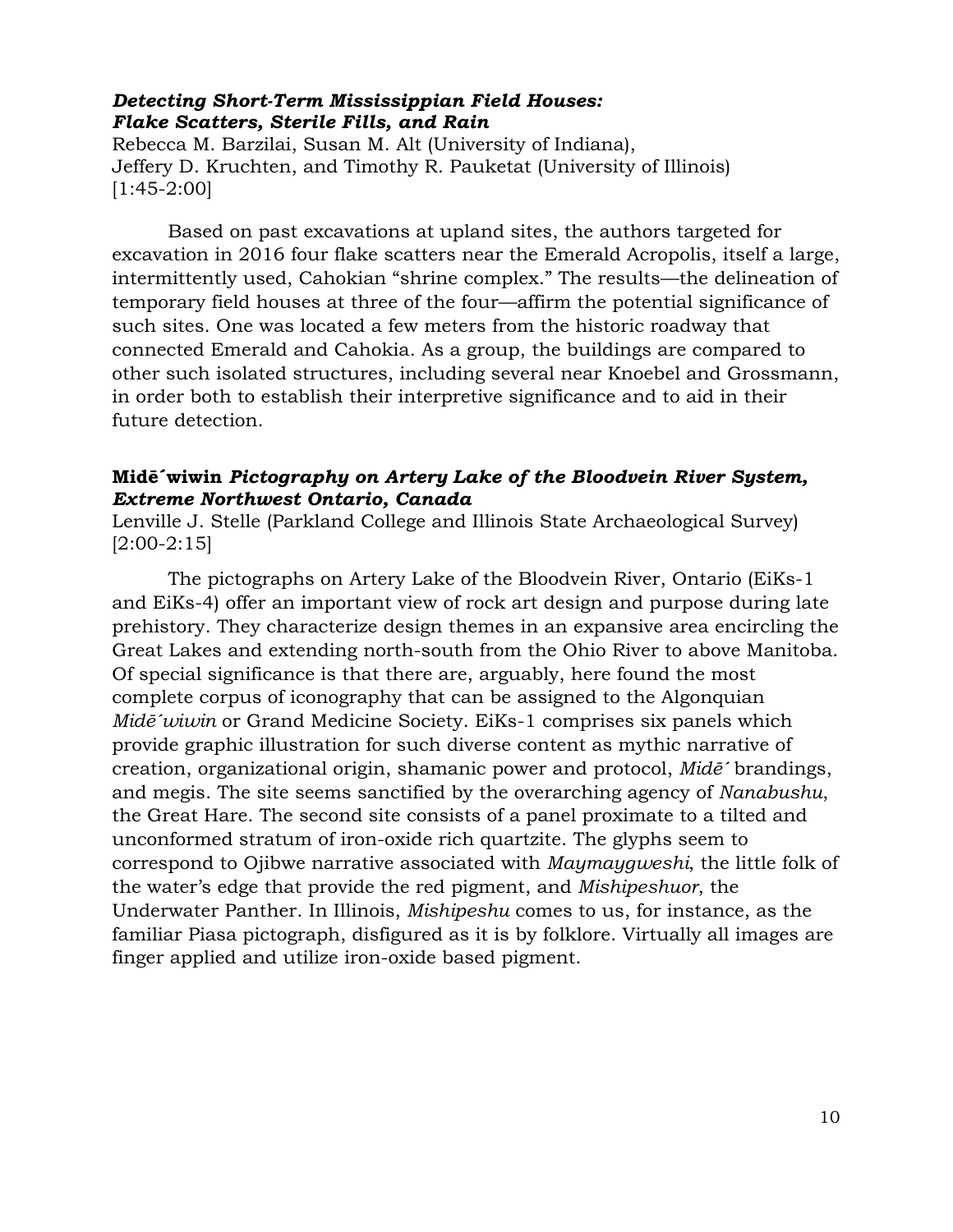# *Engaging Students in Archaeology and Heritage Preservation at the Community College Level: Parkland's Approach*

Erin Riggs and Isabel Scarborough (Parkland College) [2:15-2:30]

Archaeology courses at community colleges are limited to the introductory level. Because of this, most community colleges won't invest in the resources and equipment needed to provide students with hands-on learning and research opportunities. Additionally, archaeology curricula are typically focused on non-local sites/case-studies, which can seem daunting and irrelevant. We discuss two activities currently employed at Parkland College to address these concerns. The first one is the organization of a field school that requires minimal tuition and time commitment. This field school is run in collaboration with the Illinois State Archaeological Survey. Our students excavate within their local community while learning about Cultural Resource Management in Illinois. The course structure includes four weeks of evening lab classes and two weeks of full time on-site excavation work, which makes it accessible to part time and working students. The second activity is an ongoing class work in which students contribute to an ESRI online storymap. This map presents information about formally recognized and unrecognized Champaign County historic sites. Both these activities—our field school and our Storymap project—help community college students develop employable skills and introduce them to archaeology and heritage preservation as they pertain to our local community.

# *Recent Archaeological Investigations at Robert Allerton Park, Piatt County, Illinois*

B. Jacob Skousen, Wayne R. Meyer, Jasmine Holmes, and Rachel V. Lawrence (Illinois State Archaeological Survey and Parkland College)  $[2:30-2:45]$ 

In 2017, the Illinois State Archaeological Survey and Parkland College began a collaborative, multi-year archaeological project at Robert Allerton Park, a 1,500-acre natural area along the Sangamon River in Piatt County, Illinois. The goal of the project is to investigate the archaeological resources in the park and develop ways to better interpret and preserve these resources. This paper describes the results of the 2017 and 2018 investigations, which were performed by ISAS personnel and students from two Parkland College field schools. Surveys identified a number of previously unidentified sites throughout the park, and excavations at the Samuel's Mounds site (11PI43), perhaps the only remaining mound group in the upper Sangamon valley, provided important information regarding Late Woodland burial practices in the region. While the amount of data collected is small, it still sheds light on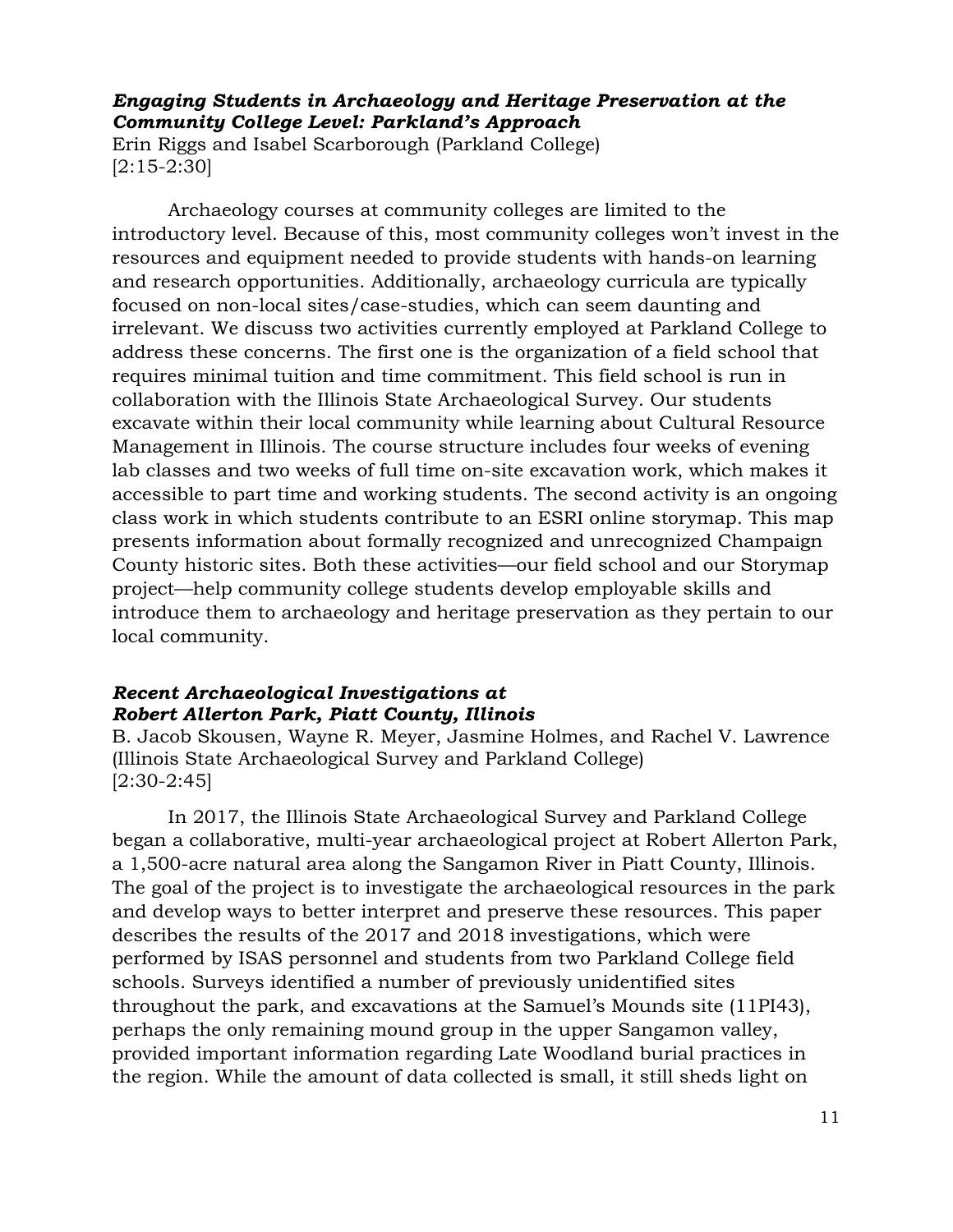the pre-Columbian history of Late Woodland groups in the valley and provides a foundation for future research.

# *The Significance of Mound 109 in Early Cahokia: A Summary of the 2017-18 Excavations*

John E. Kelly, J. Grant Stauffer, and Joy Mersmann (Washington University, St. Louis) [3:00-3:15]

Discovered during the recent Cahokia Palisade Project excavations, Mound 109 is a low-lying platform situated in the north-central part of the Ramey Field, 200 meters east of Monk's Mound. This presentation summarizes the recent excavations into the mound and discusses its potential significance in assessing the extensive landscape modification taking place at Cahokia in the early tenth century.

# *Cahokia's Ramey Field in a Bicentennial Perspective*

J. Grant Stauffer (Washington University, St. Louis) [3:15-3:30]

In commemoration of Illinois' Bicentennial, this paper explores the background history to identify significant alterations to the site's material record, due to past collection, excavations, development, and forces of natural weathering. It offers a timeline of significant chapters where such shifts in Cahokia's material history occurred in order to approach the complicated landscapes contained within this northeastern portion of the site's central precinct. Beginning with 19th century visits and collecting activities, the timeline proceeds through Moorehead's early excavations in the 1920s, Institutional excavations since 1960, and into recent field work to outline a growing perspective of the study area.

# *Nelson Reed (1926-2018) and His Legacy at Cahokia Mounds*

John E. Kelly (Washington University, St. Louis) [3:30-3:45]

The passing of Nelson Reed in July has brought to end a generation of archaeologists, including Chuck Bareis, Mike Fowler, Bob Hall, James Porter, and Warren Wittry that dominated archaeology at Cahokia for in the 1960s and 70s lasting for nearly a half century. Nelson was not a professional archaeologist, however, his contributions especially in helping to expand the extent of Cahokia Mounds State Historic site in the 1960s and 1970s was perhaps his most important contribution. This presentation will honor his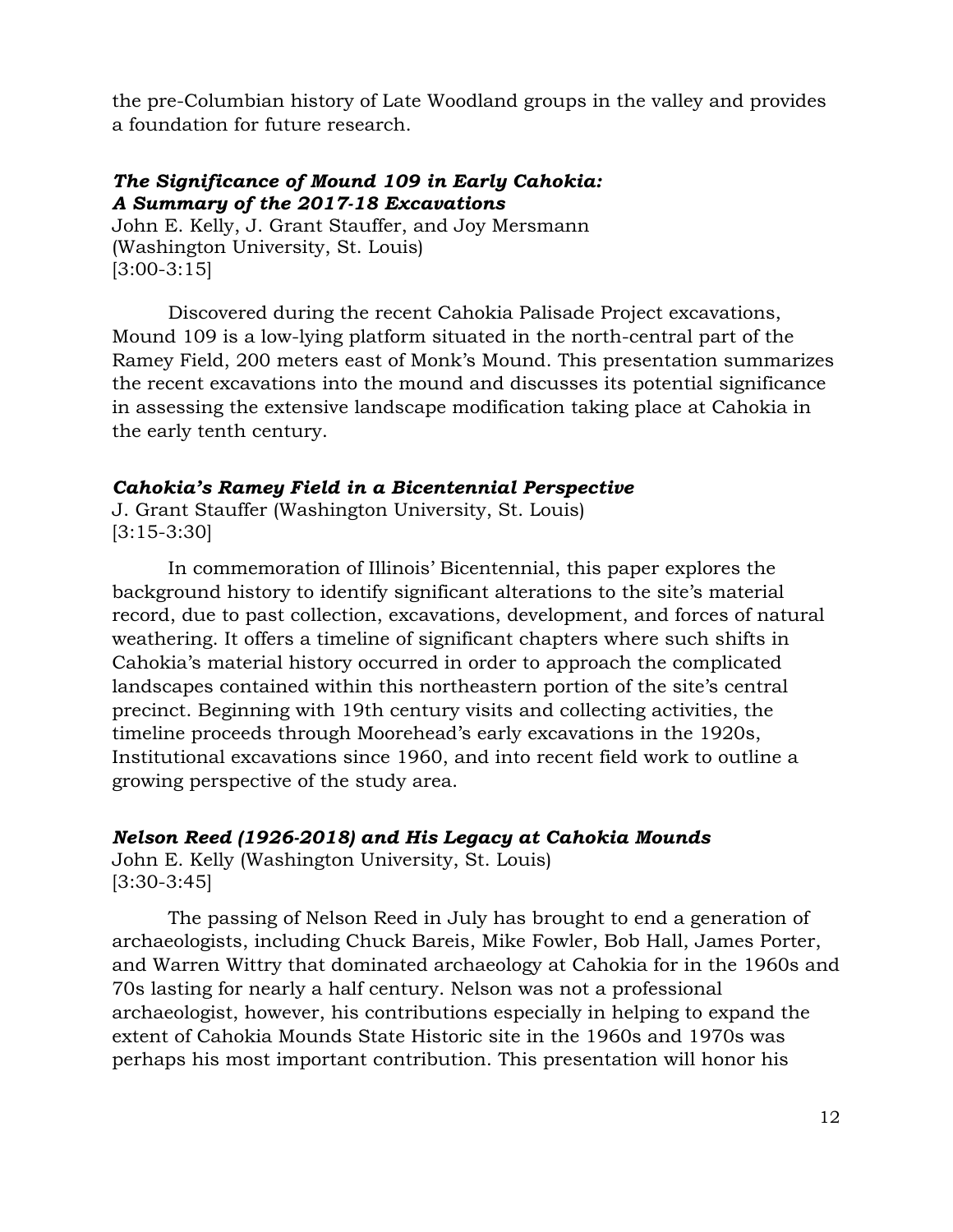efforts at preservations along with his other contributions to our understanding of this important site.

# *Greater Mitchell: A Sprawling Mississippian Complex*

Donald L. Booth (SCI Engineering, Inc.) and Robert G. McCullough (Illinois State Archaeological Survey) [3:45-4:00]

First described in the 19th century, the Mitchell Mound center has been impacted by early investigations, the construction of I270, and modern development. Expansion of a lumber yard in 2015 and the proposed expansion and ramp upgrades of I270 have provided opportunities to evaluate the extent and nature of the Mitchell site deposits. The most significant investigation since Porter's highway salvage work in the early 1960s, was SCI Engineering, Inc's excavation prior to the construction of two buildings associated with a lumber yard. This investigation identified numerous superimposed Late Stirling/Moorehead structures indicating a greater time depth than suggested by Porter. In conjunction with this work, SCI Engineering was able to reconstruct the locations of Porter's 1960s and 1975 excavations, as well as all later CRM-funded projects, and overlay these on existing maps. This year, the Illinois State Archaeological Survey conducted reconnaissance and targeted geophysical surveys in the vicinity of the Mitchell site proper. By stepping back, it appears that the Mitchell site, as currently mapped, was only a part of a sprawling site complex encompassing several previously numbered archaeological sites that together is best view as a Greater Mitchell site complex.

# *In Search of the Dispossessed:*

*Efforts to Identify the Jackson County Poor Farm Cemetery* Ryan M. Campbell, Justin Shields, and Mark J. Wagner (Center for Archaeological Investigations, Southern Illinois University) [4:15-4:30]

The Jackson County Poor Farm was established in Carbondale Township in 1873 to house the destitute and orphaned citizens of the county. A cemetery associated with the Poor Farm received interments from at least 1877 to 1942, with possibly hundreds of burials occurring during the period. Today, the Poor Farm property is located on the campus of Southern Illinois University Carbondale, but the location of the cemetery has been lost to history. In this paper, we present the results of our efforts to identify the location of the cemetery and present our recommendations for future research at the site.

The results include our preliminary survey of the property and a discussion of the ongoing remote sensing at the site, which has provided us with the best evidence to date for the possible location of these burials. While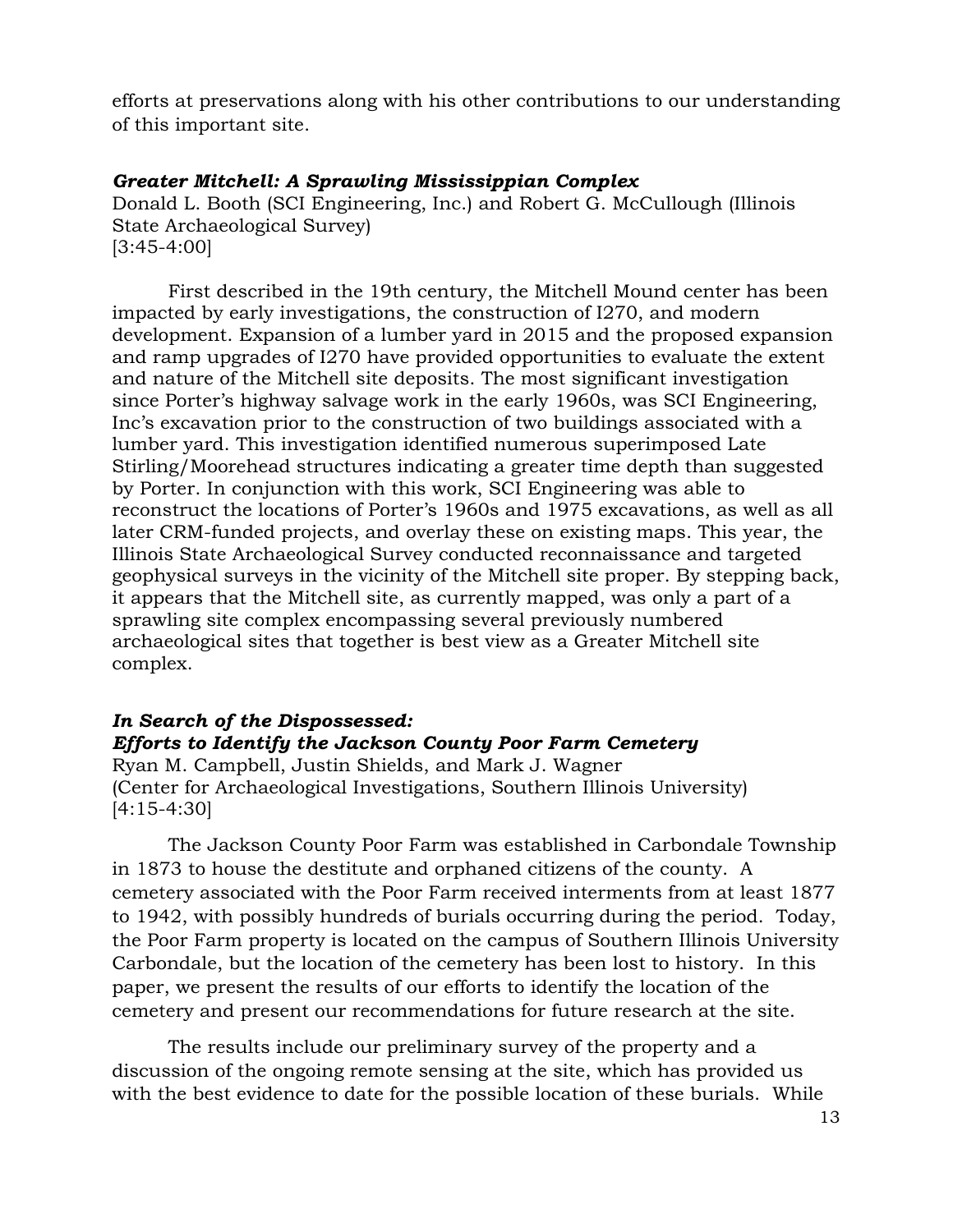ground-truthing is still necessary to determine if intact burials are located on the property, our research strongly suggests interments remain in situ on the grounds. We hope the continued documentation and preservation of the Jackson County Poor Farm cemetery may provide some level of dignity and respect for individuals who were not afforded such treatment during their lives.

# *In the Shadow of the Furnace: Searching for the Transformation of a Landscape*

Heather B. Carey and Mary R. McCorvie (U.S. Forest Service, Shawnee National Forest) [4:30-4:45]

The iron industry was one of the earliest commercial interests to develop in mineral rich southeastern Illinois. It was centered on two key sites of production, the Illinois Iron Furnace constructed in 1837, and the Martha's Blast Furnace constructed in 1848. Based on archival sources and historical accounts, the industry had an enormous impact on both the local population and the nearby landscape. The population and infrastructure needed to support the iron industry brought an influx of people and development to the local area. Additionally, and perhaps more significant, the natural resources necessary to sustain the industry resulted in a massive transformation of the surrounding countryside. In 2012, the US Forest Service-Shawnee National Forest which manages the Illinois Iron Furnace historic site, initiated a volunteer project to attempt to identify and document the magnitude of change that occurred to the landscape as a result of this early industry.

# *Old Habits, New Rural: Revitalizing Farmstead Archaeology*

Kevin Cupka Head (University of Illinois) [4:45-5:00]

The vernacular cultural landscapes of the rural Midwest are often portrayed either through the lens of postwar nostalgia or as the uninteresting end of an urban-rural dichotomy. Such portrayals legitimate an agrarian narrative that contributes to an apparent sense of apathy and resignation in the archaeology of historic farmsteads and ancillary rural sites. The substantial impacts of development in reshaping a new rural landscape are garnering increased attention, making it more imperative than ever that we reconsider the significance of the historic agricultural landscapes and communities within which the individual farmstead operated and thrived. Drawing on four decades of archaeological investigations in Illinois and Indiana, supplemented by interdisciplinary contributions, this paper explores the implications of the new rural for a revitalization of rural archaeology in the Midwest. An alternative research design is proposed for expanding conventional site-oriented farmstead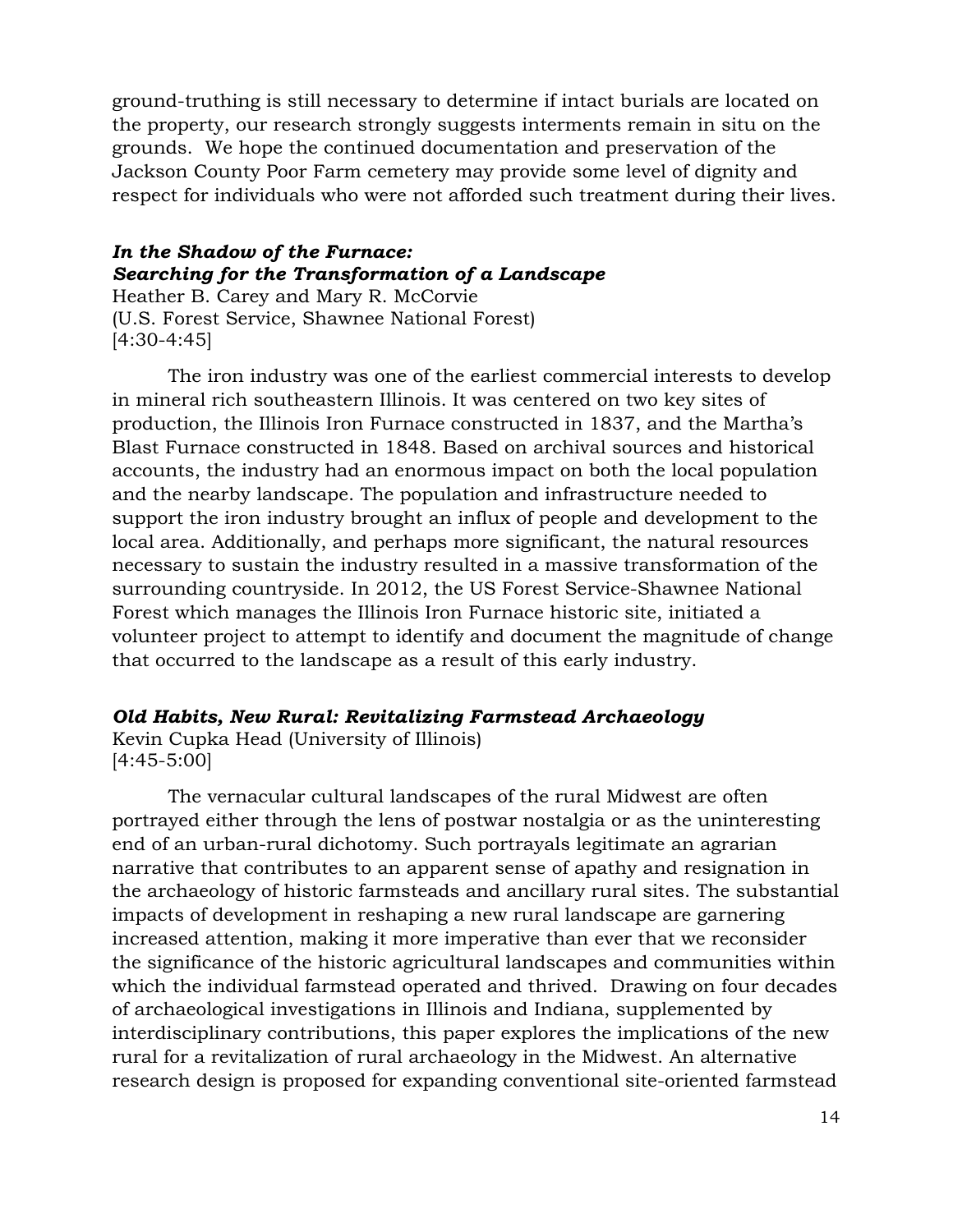studies, emphasizing rural social space, agricultural landscapes, and family/community networks.

#### *Posters*

# *"It Was Just Like Burying Horses": Archival and Remote Sensing Investigations into the Jackson County Poor Farm Cemetery on the SIU Carbondale Campus*

Justin Shields, Ryan Campbell, and Mark J. Wagner (Center for Archaeological Investigations, Southern Illinois University)

The Jackson County Poor Farm (1873-1960) was a county-operated facility for the poor, mentally ill, elderly, and other residents of Jackson County who could not otherwise support themselves. Poor farm residents included young and old men, women, and children. Farm features included a boardinghouse style dormitory for the poor farm residents; supervisor's home; outbuildings; and cemetery. The poor farm now exists only as an archaeological site on the SIUC campus. We conducted archival and remote sensing investigations into the site in spring, 2018, in an effort to locate the missing poor farm cemetery, which is estimated to contain over 200 inhumations. A ground penetrating radar (GPR) of a section of wooded knoll at the south end of the former poor farm property located a series of anomalies distributed in linear patterns across the top of the hill that potentially represent rows of graves. The data also suggest that soil associated with these anomalies had been disturbed to a depth congruent with historical burial practices. Although we believe these anomalies represent grave features, further systematic GPR survey and possible limited excavations will be required to determine if the anomalies indeed do represent grave sites belonging to the long-lost poor farm cemetery.

# *The Illinois Bicentennial: 200 Years of Discovering and Preserving Our History*

Illinois Archaeology Awareness

Significant archaeological projects in Illinois—People have lived in Illinois for over 10,000 years, but only a portion of that history is known from historic documents. Celebrate some of the significant archaeological discoveries and projects that have aided in reconstructing and preserving the history of Illinois since it became a state in 1818. The first descriptions and surveys of the Illinois Country were performed in the 18th and 19th centuries. Archaeological